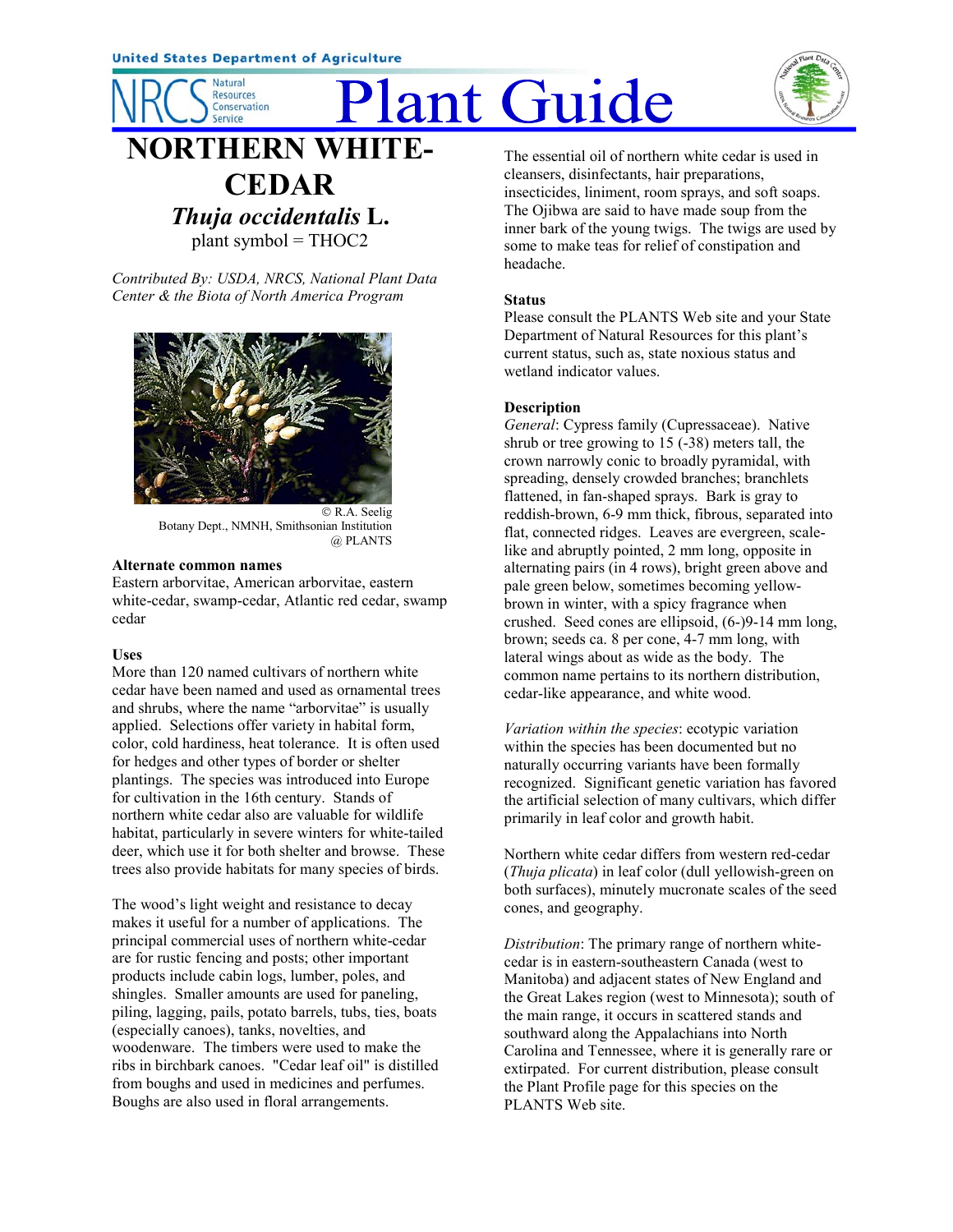#### **Adaptation**

It commonly grows in cool, moist, nutrient-rich sites, on mostly calcareous soils that are neutral or nearly so -- lakes and river shores, uplands, cliffs, and talus, at 0-600 (-900) meters elevation. Although it grows best on well-drained sites, it may be dominant in swamps. In cultivation, it grows in a wide variety of soils.

#### **Establishment**

Cones may be produced by northern white-cedars as young as 6 years old, but seed production in large quantities begins when the trees are about 30 years old and is best after 75 years. Good seed crops are produced at intervals of 2 to 5 years, or more frequently in local areas.

Seedbeds of moss-covered, decaying logs and stumps account for more than 70 percent of the northern white-cedar seedlings in undisturbed areas. Seedlings can be established on burns, if the burn was severe enough to expose favorable, mineral soil seedbeds on uplands or to improve moss seedbeds in swamps. Best root and shoot development occur in full light, but drought-caused mortality of northern white cedar seedlings may be extremely high under any light condition.

Layering may account for a significant portion of northern white-cedar reproduction in swamps, because adventitious roots can be produced from any branch or stem. It is most common in young stands and those with leaning trees, where the lower branches become covered by moss. New trees also develop vegetatively from uprooted trees where roots are formed from vertical branches.

Northern white cedar grows relatively slowly in swamps or on other saturated lowland sites, but it apparently reaches ages of 400 years and greater in these habitats. An individual from Ontario has been dated at more than 1650 years old.

#### **Management**

Northern white-cedar forests are stable without major disturbance such as fire, because the trees are longlived and balsam fir is the only important associate sufficiently shade tolerant to grow in competition. In stands that have been opened by timber harvesting or severely browsed by white-tailed deer, succession is often to balsam fir or swamp hardwoods, especially black ash. Northern white-cedar responds well to thinning-release after successful establishment, although it is shade tolerant and can withstand severe suppression for several years.

Even-aged management, through shelterwood cutting or clear cutting is recommended for maximum benefit to deer. Satisfactory reestablishment after clearcutting often requires some kind of site preparation, particularly broadcast burning of slash. In some areas, however, heavy winter browsing of seedlings and saplings by deer greatly reduces reproductive success.

#### **Cultivars, Improved and Selected Materials (and area of origin)**

Please check the Vendor Database, expected to be on-line through the PLANTS Web site in 2001 by clicking on Plant Materials. These plant materials are readily available from commercial sources.

#### **References**

Chambers, K.L. 1993. *Thuja*. Pp. 410-411, IN: *Flora of North America, north of Mexico*. Vol. 2, *Pteridophytes and Gymnosperms*. Oxford Univ. Press, New York. <http://hua.huh.harvard.edu/cgibin/Flora/flora.pl?FLORA\_ID=12395>

Johnston, W.F. 1990. *Thuja occidentalis*. Pp. 580- 589, IN: R.M. Burns and B.H. Honkala. *Silvics of North America*. *Volume 1. Conifers*. USDA Forest Service Agric. Handbook 654, Washington, D.C. <http://willow.ncfes.umn.edu/silvics\_manual/Table\_ of contents.htm>

#### **Prepared By**

*Guy Nesom* BONAP, North Carolina Botanical Garden, University of North Carolina, Chapel Hill, North Carolina

#### **Species Coordinator**

*Lincoln Moore* USDA, NRCS, National Plant Data Center, Baton Rouge, Louisiana

Edited 20sep00 jsp

For more information about this and other plants, please contact your local NRCS field office or Conservation District, and visit the PLANTS <[http://plants.usda.gov>](http://plants.usda.gov/) and Plant Materials Program Web sites <[http://Plant-Materials.nrcs.usda.gov>](http://plant-materials.nrcs.usda.gov/).

*The U.S. Department of Agriculture (USDA) prohibits discrimination in all its programs and activities on the basis of race, color, national origin, gender, religion, age, disability, political beliefs, sexual orientation, and marital or family status. (Not all prohibited bases apply to all programs.) Persons with disabilities who require alternative means for communication of program information (Braille, large print, audiotape, etc.) should contact USDAís TARGET Center at 202-720-2600 (voice and TDD).*